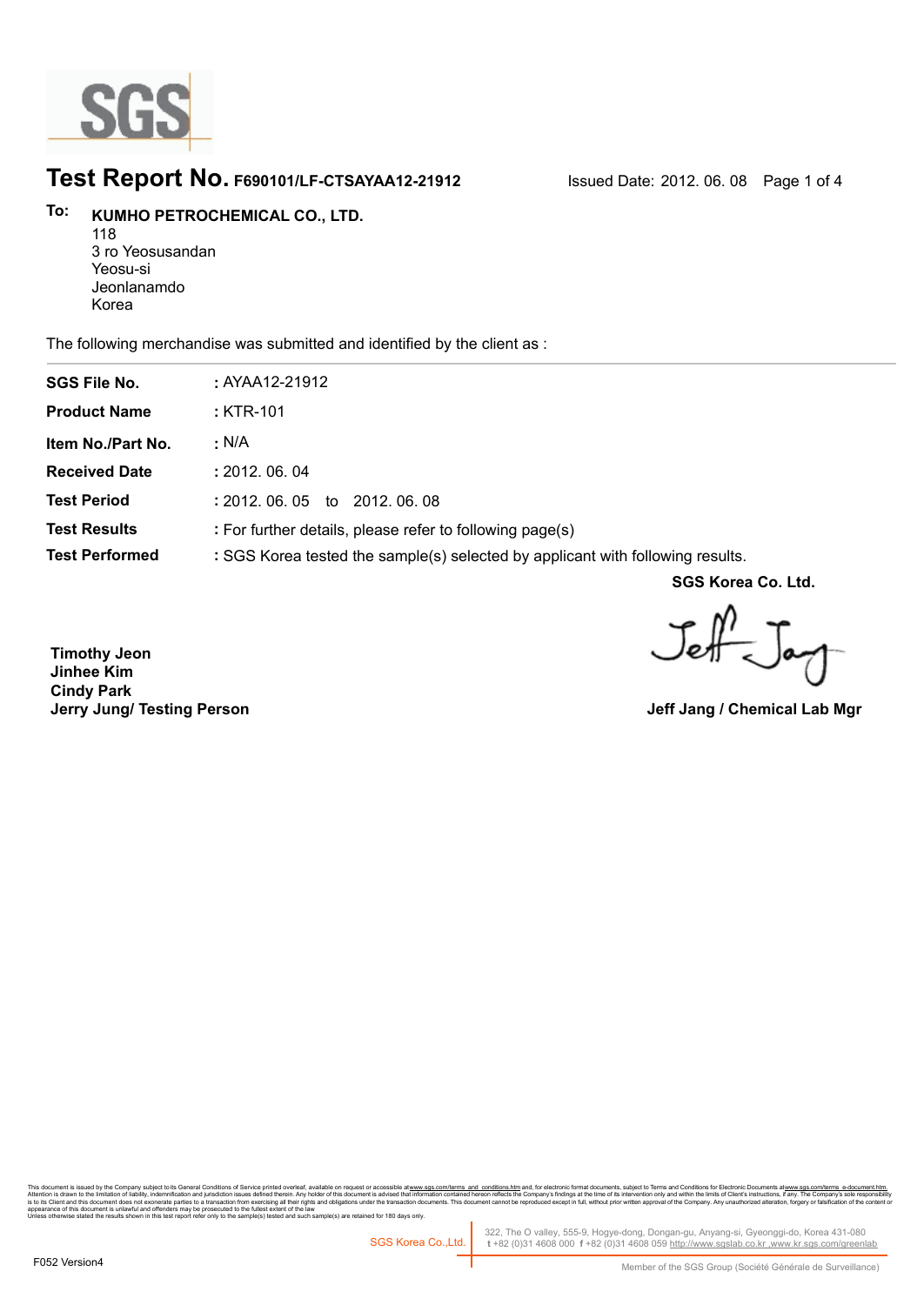

# **Test Report No. F690101/LF-CTSAYAA12-21912** Issued Date: 2012. 06. 08 Page 2 of 4

| Sample No.                | AYAA12-21912.001 . |
|---------------------------|--------------------|
| <b>Sample Description</b> | : KTR-101          |
| Item No./Part No.         | : N/A              |
| <b>Materials</b>          | : Thermoplastic    |
| <b>Heavy Metals</b>       |                    |

| <b>Test Items</b>           | Unit  | <b>Test Method</b>                       | MDL | <b>Results</b> |
|-----------------------------|-------|------------------------------------------|-----|----------------|
| Cadmium (Cd)                | mg/kg | With reference to IEC 62321:2008, ICP    | 0.5 | N.D.           |
| Lead (Pb)                   | mg/kg | With reference to IEC 62321:2008, ICP    |     | N.D.           |
| Mercury (Hg)                | mg/kg | With reference to IEC 62321:2008, ICP    |     | N.D.           |
| Hexavalent Chromium (Cr VI) | mg/kg | With reference to IEC 62321:2008, UV-VIS |     | N.D.           |

### **Flame Retardants-PBBs/PBDEs**

| <b>Test Items</b>        | Unit  | <b>Test Method</b>                      | <b>MDL</b> | <b>Results</b> |
|--------------------------|-------|-----------------------------------------|------------|----------------|
| Monobromobiphenyl        | mg/kg | With reference to IEC 62321:2008, GC-MS | 5          | N.D.           |
| Dibromobiphenyl          | mg/kg | With reference to IEC 62321:2008, GC-MS | 5          | N.D.           |
| Tribromobiphenyl         | mg/kg | With reference to IEC 62321:2008, GC-MS | 5          | N.D.           |
| Tetrabromobiphenyl       | mg/kg | With reference to IEC 62321:2008, GC-MS | 5          | N.D.           |
| Pentabromobiphenyl       | mg/kg | With reference to IEC 62321:2008, GC-MS | 5          | N.D.           |
| Hexabromobiphenyl        | mg/kg | With reference to IEC 62321:2008, GC-MS | 5          | N.D.           |
| Heptabromobiphenyl       | mg/kg | With reference to IEC 62321:2008, GC-MS | 5          | N.D.           |
| Octabromobiphenyl        | mg/kg | With reference to IEC 62321:2008, GC-MS | 5          | N.D.           |
| Nonabromobiphenyl        | mg/kg | With reference to IEC 62321:2008, GC-MS | 5          | N.D.           |
| Decabromobiphenyl        | mg/kg | With reference to IEC 62321:2008, GC-MS | 5          | N.D.           |
| Monobromodiphenyl ether  | mg/kg | With reference to IEC 62321:2008, GC-MS | 5          | N.D.           |
| Dibromodiphenyl ether    | mg/kg | With reference to IEC 62321:2008, GC-MS | 5          | N.D.           |
| Tribromodiphenyl ether   | mg/kg | With reference to IEC 62321:2008, GC-MS | 5          | N.D.           |
| Tetrabromodiphenyl ether | mg/kg | With reference to IEC 62321:2008, GC-MS | 5          | N.D.           |
| Pentabromodiphenyl ether | mg/kg | With reference to IEC 62321:2008, GC-MS | 5          | N.D.           |
| Hexabromodiphenyl ether  | mg/kg | With reference to IEC 62321:2008, GC-MS | 5          | N.D.           |
| Heptabromodiphenyl ether | mg/kg | With reference to IEC 62321:2008, GC-MS | 5          | N.D.           |
| Octabromodiphenyl ether  | mg/kg | With reference to IEC 62321:2008, GC-MS | 5          | N.D.           |
| Nonabromodiphenyl ether  | mg/kg | With reference to IEC 62321:2008, GC-MS | 5          | N.D.           |
| Decabromodiphenyl ether  | mg/kg | With reference to IEC 62321:2008, GC-MS | 5          | N.D.           |

### NOTE: (1) N.D. = Not detected.(<MDL)

 $(2)$  mg/kg = ppm

- (3) MDL = Method Detection Limit
- $(4) 5$  No regulation
- (5) Negative = Undetectable / Positive = Detectable
- (6) \*\* = Qualitative analysis (No Unit)
- $(7)$  \* = Boiling-water-extraction:
	- Negative = Absence of CrVI coating

 Positive = Presence of CrVI coating; the detected concentration in boiling-water-extraction solution is equal or greater than 0.02 mg/kg with 50 cm2 sample surface area.

This document is issue by the Company subject to its General Conditions of Service printed or areas available on request racessuble at <u>www.ss conviterms and</u> c<u>onditions, here is the</u> company is discured the incompany is his document is issued by the Company subject to lis General Conditions of Service pnrine overnear, avariation<br>Itlention is drawn to the limitation of liability, indemnification and jurisdiction issues defined then why hol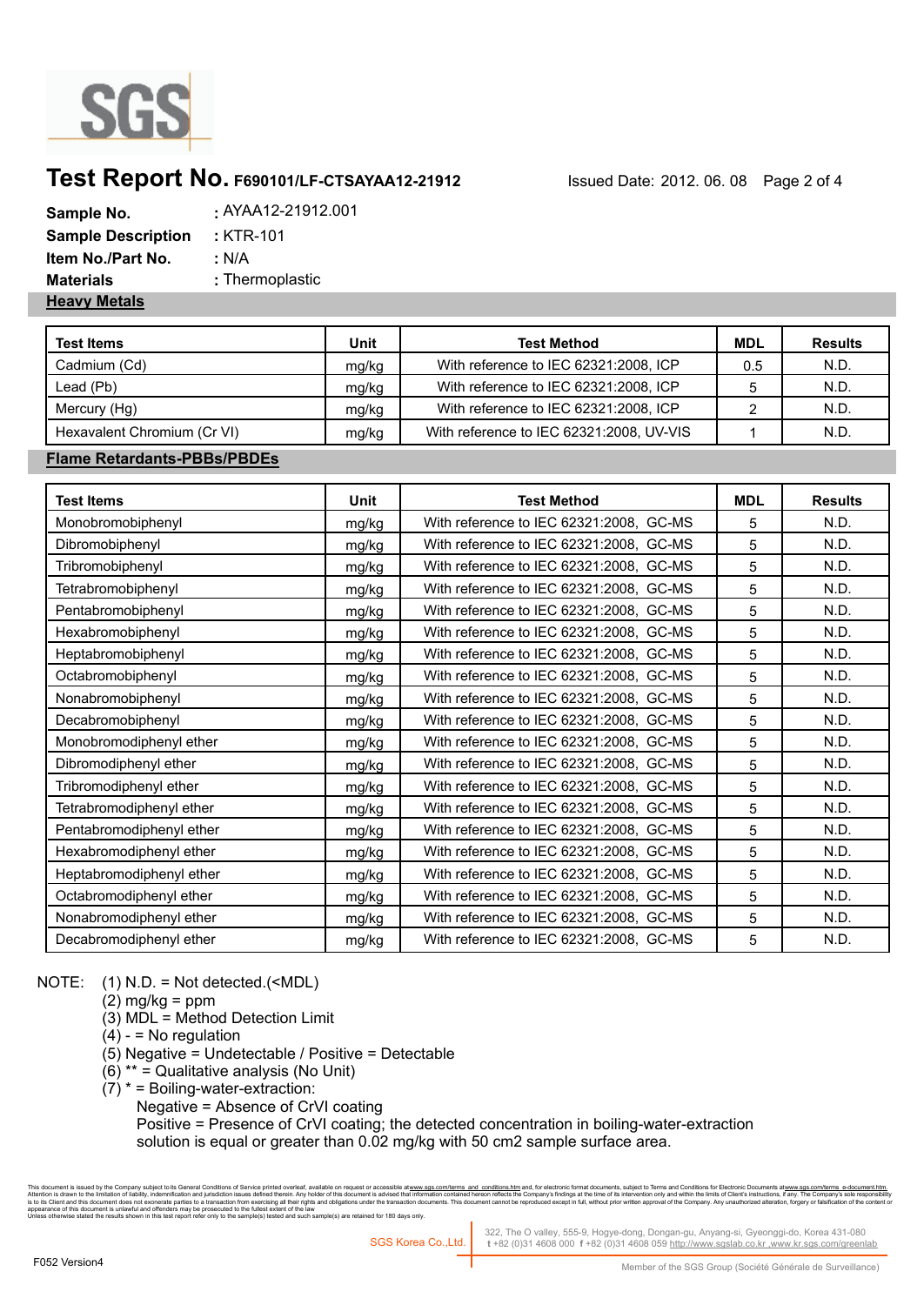

## **Test Report No. F690101/LF-CTSAYAA12-21912** Issued Date: 2012. 06. 08 Page 3 of 4



#### NOTE: (1) N.D. = Not detected.(<MDL)

- $(2)$  mg/kg = ppm
	- (3) MDL = Method Detection Limit
	- $(4) 5$  No regulation
	- (5) Negative = Undetectable / Positive = Detectable
	- (6) \*\* = Qualitative analysis (No Unit)
	- $(7)$  \* = Boiling-water-extraction:
		- Negative = Absence of CrVI coating

 Positive = Presence of CrVI coating; the detected concentration in boiling-water-extraction solution is equal or greater than 0.02 mg/kg with 50 cm2 sample surface area.

This document is issue by the Company subject to its General Conditions of Service printed or areas available on request racessuble at <u>www.ss conviterms and</u> c<u>onditions, here is the</u> company is discured the incompany is is to lis Client and this document does not exonerate parties to a transaction from exercising all their rights and obligations under the transaction documents. This document cannot be reproduced except in full, without pr

322, The O valley, 555-9, Hogye-dong, Dongan-gu, Anyang-si, Gyeonggi-do, Korea 431-080